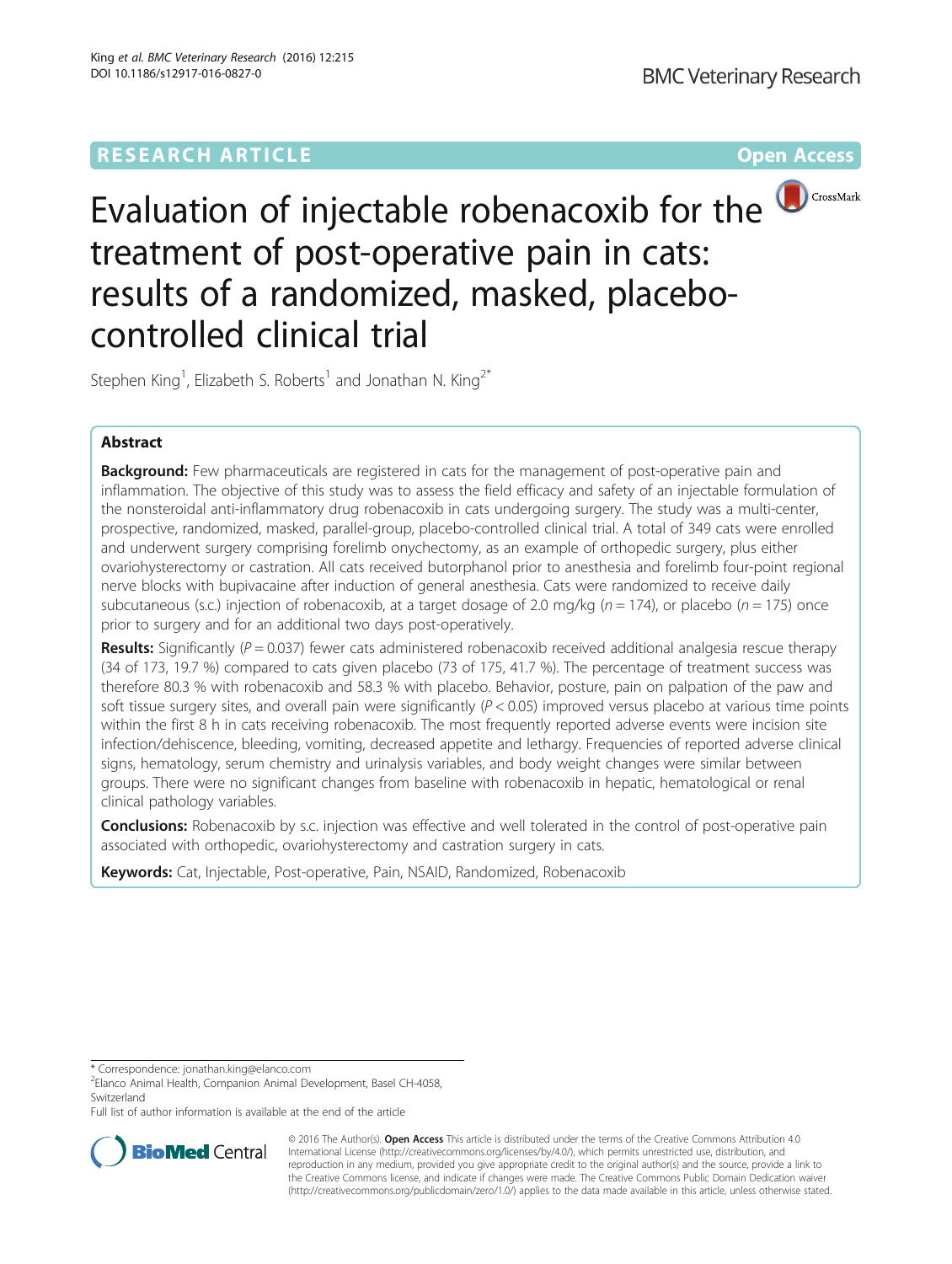## Background

Pain management has been used increasingly as the standard of practice in cats undergoing surgery [\[1](#page-9-0), [2\]](#page-9-0). In addition to improving animal welfare, control of post-operative pain and inflammation facilitates the healing process and helps avoid the development of chronic pain [\[3\]](#page-9-0).

Opioids and nonsteroidal anti-inflammatory drugs (NSAID) are the classes of drugs used most frequently for controlling pain and inflammation in the immediate post-operative period. However, only few NSAIDs are licensed for use in cats, probably due to the relatively poor safety profile of several NSAIDs in this species [[4\]](#page-9-0).

Robenacoxib is a coxib class NSAID that demonstrates high selectivity for the cyclo-oxygenase-2 enzyme [[5](#page-9-0)]. Robenacoxib injection (2 mg/kg body weight by the subcutaneous (s.c.) route) and tablets (1 mg/kg with a range 1- 2.4 mg/kg) are registered in cats for up to three days use for the treatment of pain and inflammation associated with orthopedic or soft tissue surgery in the EU [\(www.ema.euro](http://www.ema.europa.eu/)[pa.eu](http://www.ema.europa.eu/)) [\[6](#page-9-0)] and for the control of post-operative pain and inflammation associated with orthopedic surgery, ovariohysterectomy and castration in the US ([www.fda.gov/](http://www.fda.gov/Drugs) [Drugs](http://www.fda.gov/Drugs)). Randomized, masked, non-inferiority clinical studies demonstrated superior efficacy of injectable robenacoxib in reducing post-operative pain compared to meloxicam in a Japanese study [\[7\]](#page-9-0) and non-inferior efficacy in an EU study [\[8](#page-9-0)]. Superior efficacy of oral robenacoxib in reducing post-operative pain compared to placebo was reported in a previous US field study [[9](#page-9-0)].

The objective of the present US study was to demonstrate the field effectiveness and safety of injectable robenacoxib at a dose of 2.0 mg/kg for the control of post-operative pain associated with onychectomy, ovariohysterectomy and castration surgery in cats.

## **Methods**

#### Study design

The study was a multi-center, randomized, masked, placebo-controlled, parallel-group clinical trial at 13 companion animal veterinary clinics located at various geographic locations within the US.

The study was conducted in accordance with guidelines for Good Clinical Practice (VICH GL9), Adequate and Well-controlled Studies (21 CFR 514.117) and New Animal Drugs for Investigational Use (21 CFR 511.1) ([www.fda.gov/AnimalVeterinary/GuidanceComplian-](http://www.fda.gov/AnimalVeterinary/GuidanceComplianceEnforcement/)

[ceEnforcement/\)](http://www.fda.gov/AnimalVeterinary/GuidanceComplianceEnforcement/). The protocol was reviewed and approved by the Food and Drug Administration (FDA) and Novartis Animal Health Institutional Animal Care and Use Committee. All owners provided written consent at the pre-enrollment visit (Day -14 to -2) for their cat to enter the study.

This manuscript was prepared in compliance with the CONSORT guidelines on randomized trials [[10\]](#page-9-0).

## Selection criteria

Clinically normal intact cats that were  $\geq 4$  months of age and weighing between 2.5 and 12 kg (inclusive) at the time of enrollment and presented to the clinic for ovariohysterectomy or castration plus forelimb onychectomy (declaw) were included.

Exclusion criteria were cats meeting any of the following criteria:

- pregnant;
- uncontrolled endocrine or systemic disorders (diabetes mellitus or hyperthyroidism had to be stabilized for at least 28 days prior to inclusion);
- history of concurrent diseases involving coagulation or circulatory or integumentary systems, distal limbs, gastrointestinal tract, kidney or liver;
- surgical intervention within 2 weeks of screening;
- requiring additional procedures that might interfere with assessments of pain;
- treated with alternative forms of pain relief (e.g., chiropractic manipulation, dry or wet acupuncture, acupressure, clinical therapy) within 30 days, a topical or systemic anti-inflammatory product such as an NSAID within 14 days, a short-acting (systemic or local) corticosteroid within 30 days, or long-acting corticosteroids within 60 days before inclusion into the study;
- known intolerance to any of the anesthetics used during the study; and
- known to be fractious, aggressive or frightened in a veterinary practice

#### Anesthesia and analgesia protocol

With the exception of xylazine and medetomidine (which have analgesic properties), any combination of available products to facilitate induction, maintenance and recovery from anesthesia was allowed. All cats were adequately hydrated prior to and during surgery.

To provide a minimum level of pain control, all cats received butorphanol at a dose of 0.4 mg/kg body weight s.c. as an anesthetic pre-medication, followed by a metacarpal four-point ring block with bupivacaine (0.5 %) under aseptic conditions to provide local anesthesia [\[11](#page-9-0)]. The total dose of bupivacaine for both paws did not exceed 5.0 mg per kg body weight. The following nerves were blocked: median nerve, palmar branches of the ulnar nerve, dorsal digital nerves II to V and dorsal digital nerve I [[9\]](#page-9-0).

### Randomization and treatment

Cats selected for the study were formally included on Day 0 and randomly allocated to one of the treatment groups in a 1:1 ratio in blocks of four. Cats were administered either the injectable form of robenacoxib s.c. at a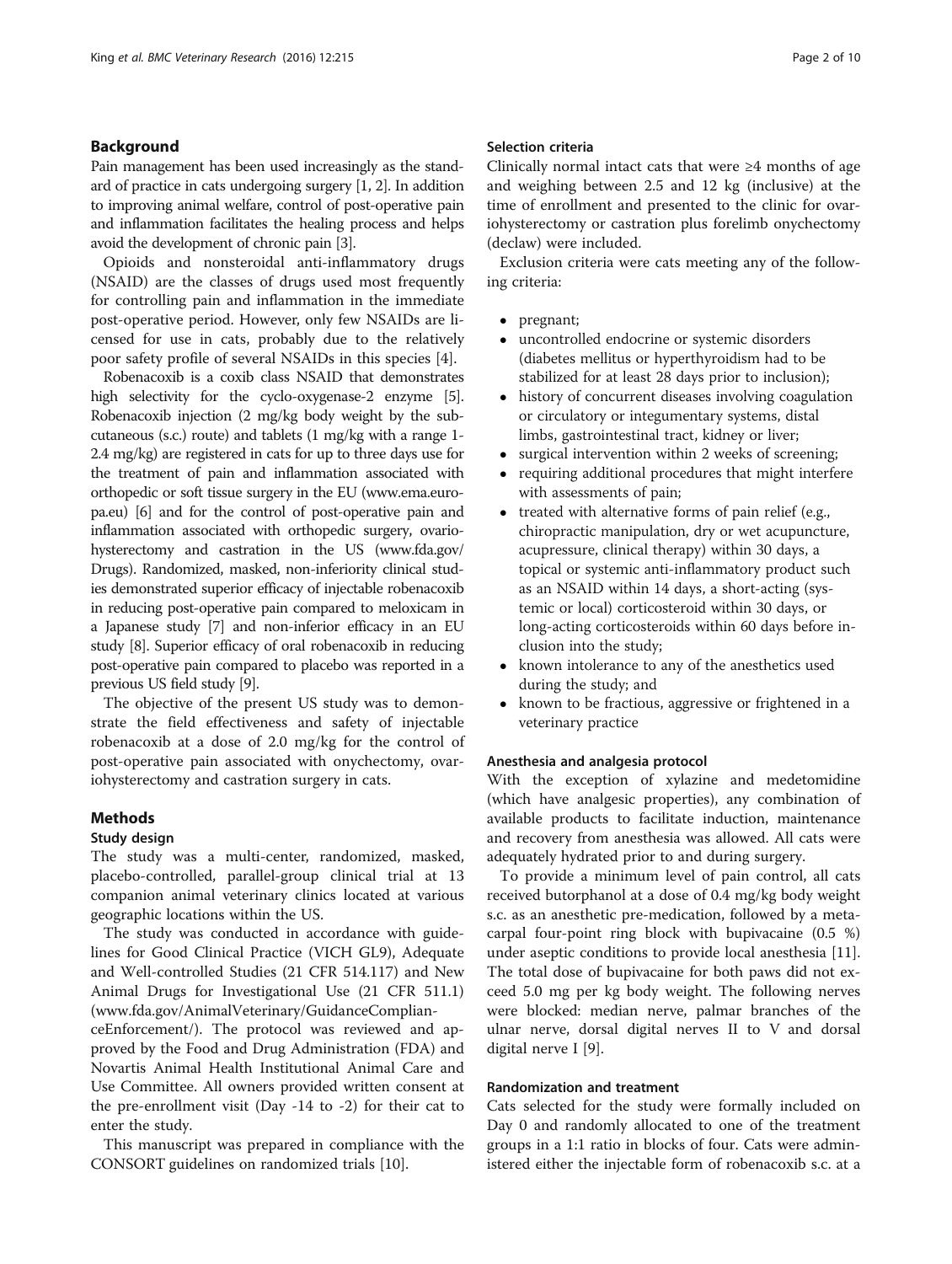dosage of 2 mg/kg of body weight (Onsior®, Elanco Animal Health, Greenfield, US) or 0.1 mL/kg placebo (0.9 % sodium chloride injection, USP) once daily for 3 days. The dosage of 2 mg/kg was determined from a laboratory kaolin model study [[12](#page-9-0)] and was confirmed in field studies in Japan and the EU [\[7](#page-9-0), [8](#page-9-0)]. The dose administered to each cat was calculated from the preanesthetic body weight determined on Day 0. The first treatment was given approximately 30 min prior to surgery or at the same time the pre-anesthetic agents were administered. Subsequent once daily injections were given at approximately the same time each day.

The randomization list was computer-generated by the statistician. Masking was maintained as robenacoxib for injection was similar in appearance to the placebo. In addition, a treatment administrator (i.e. dispenser) at each clinic was responsible for dispensation and reconciliation of used and unused products. All study site personnel were masked to treatment assignment except the dispenser.

### Clinical examinations and follow-up

Clinical examinations were performed prior to enrollment and on Day 0 (prior to surgery) and Day 2 (study exit), in cases of early withdrawal, and for any animal which experienced a serious adverse event (SAE). The examination included a routine assessment of general appearance, body weight and major systems.

#### Premature completion and follow-up

Cats could be withdrawn from the study and/or receive rescue analgesic therapy at any time at the discretion of the veterinarian. Cats receiving rescue intervention were observed in the clinic for a minimum of 24 h postintervention and any potential adverse events (AEs) were documented. The owners of study cats received a follow-up phone call approximately 3 to 7 days after normal or premature completion to assess the animal's general well-being.

#### Rescue therapy and prohibited concomitant medications

If at any time the veterinarian determined a cat to be uncomfortable or in pain, the cat received additional butorphanol tartrate or any other product selected by the investigator (except other NSAIDs) to control pain as rescue analgesic therapy.

The following treatments were not allowed during the study: additional analgesic drugs or NSAIDs, synthetic feline facial pheromone (i.e., FELIWAY® Pheromone Spray), corticosteroids,  $\alpha_2$ -adrenoceptor agonists (e.g., medetomidine or xylazine) or alternative forms of pain relief (e.g., acupressure, dry or wet acupuncture, chiropractic manipulation, clinical therapy).

#### Surgical procedures

Cats underwent onychectomy in addition to either castration or ovariohysterectomy. Onychectomy (declaw) was performed on the cats' forelimbs (only) using one of the following procedures: guillotine nail trimmer, laser or surgical scalpel. Ovariohysterectomy was performed through a standard ventral midline incision. A flank approach, which was associated with higher wound pain in one study, was not allowed [\[13](#page-9-0)]. Castrations were performed through the standard scrotal approach. Cryptorchid cats were eligible and the surgical site was evaluated accordingly.

#### Efficacy assessments

All efficacy assessments for each cat were made by the same veterinarian. The primary efficacy variable was the need for rescue therapy, decided by the veterinarian, to control post-operative pain (treatment failure) in the cats.

Secondary efficacy variables included the assessment of posture, behavior (viewed from a distance and determined following social interaction), pain elicited on palpation (paws and soft tissue incision site) and overall pain control [\(Appendix](#page-8-0)). A baseline evaluation of the secondary variables was performed on Day 0 after the cat had acclimatized for a minimum of 2 h in the clinic, and prior to administration of the test items or preanesthetic agents.

The evaluations for the primary and secondary variables were conducted at the time of post-surgical extubation (defined as 0 min) and thereafter at 30 min (±10 min); 1 h (±10 min); 3, 5 and 8 h (±15 min); 24, 28, 32, 48 and 52 h (±1 h).

#### Safety assessments

Safety was assessed, in all cats which had received at least one dose of injectable robenacoxib or placebo, from all reported AEs, injection site reactions (warmth, visible swelling, palpation), post-study owner follow-up, changes in body weight and clinical pathology variables (hematology, serum chemistry and urinalysis).

## Statistical analysis

The study was planned to include a minimum of 300 cats, with 150 cats in each of the robenacoxib and placebo groups. All analyses were performed using SAS/ STAT® software [\[14\]](#page-9-0). Unless stated otherwise, data are presented as mean (SD). Statistical significance was concluded with two-tailed  $P$  values less than 0.05. The experimental unit was each individual cat.

### Primary efficacy variable

The primary efficacy variable was the frequency of rescue therapy ("rescue" or "treatment failure"), with superiority established by a statistically significant lower proportion of rescues in the robenacoxib group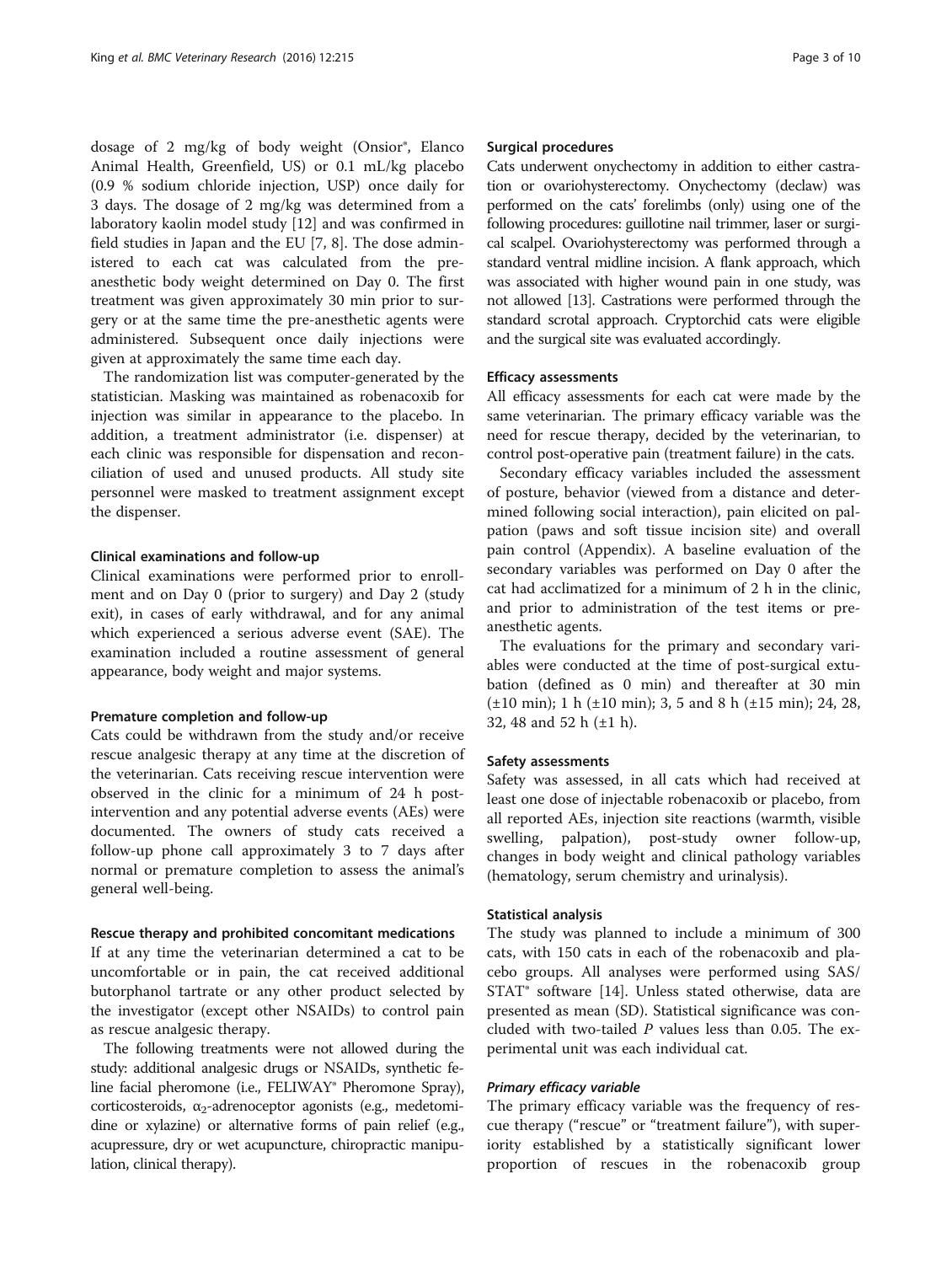compared to the placebo group. A general linear model (PROC GLIMMIX) was used with fixed effect of 'treatment' and the random effects of 'site' and 'treatment by site'. A logit link function was used because the analysis involved the binary variable 'outcome' (i.e., 'success' or 'failure'). In addition, the 'time to rescue' for each cat was assessed from a Kaplan-Meier survival curve with comparison of groups using the log-rank, Cox-Tarone and Gehan-Breslow tests.

#### Secondary efficacy variables

The secondary efficacy variables (posture, behavior, pain elicited on palpation and overall pain control) were categorical and were measured multiple times during the study. Data on the day of surgery (extubation to 8 h) were compared statistically using PROC GLIMMIX. The model included the fixed effects of 'treatment,' 'time' and 'treatment by time, the random effects of 'site,' treatment by site' and 'treatment by site and time'. The Last Observation Carried Forward (LOCF) method [\[15\]](#page-9-0) was used up to 8 h postextubation in order to take into account results from cats that received rescue therapy on the day of surgery. After 8 h, the LOCF method was not used, and results were not compared statistically, as the data became less meaningful due to (unequal) withdrawal of cases from the study.

Hematology, serum chemistry and urinalysis variables were evaluated statistically using analysis of covariance (ANCOVA; PROC MIXED) with the pre-treatment value as covariate. The model included the fixed effect of 'treatment' and random effects of 'site' and 'treatment by site'. Levene's test for homogeneity of variance was performed prior to ANCOVA. If the results from the Levene's test were not significant  $(P > 0.01)$ , untransformed data were used in the ANCOVA, and if significant  $(P \le 0.01)$  logarithmic, square root or reciprocal transformations were made.

The change in body weight from Day 0 to the end of the study (or exit) was analyzed using analysis of variance (ANOVA; PROC MIXED), with the fixed effects of 'treatment' and random effects of 'site' and 'treatment by site'.

## Results

## Study cats

A total of 349 cats were enrolled in the study and all were included in the demographic and safety analysis, including reports of AEs: 174 cats received robenacoxib and 175 received placebo.

The cats were aged 4 months to 9 years and weighed 2.4 to 6.0 kg at enrollment (Day 0). Most cats (73.4 %) were aged ≤1 year and were in the weight range  $2.5-3.4$  kg (64.8 %). The most common breed was domestic short hair (74.8 % of cats) (Table 1). Similar numbers of males and females were enrolled within the groups; the

| Variable             |          | Robenacoxib ( $n = 174$ ) | Placebo $(n = 175)$ |      |  |
|----------------------|----------|---------------------------|---------------------|------|--|
|                      | N        | %                         | Ν                   | %    |  |
| Gender               |          |                           |                     |      |  |
| Female               | 91       | 52.3                      | 96                  | 54.9 |  |
| Male                 | 83       | 47.7                      | 79                  | 45.1 |  |
| Breed                |          |                           |                     |      |  |
| Domestic short hair  | 133      | 76.4                      | 128                 | 73.1 |  |
| Domestic medium hair | 10       | 5.7                       | 14                  | 8.0  |  |
| Domestic long hair   | 16       | 9.2                       | 18                  | 10.3 |  |
| Himalayan            | 2        | 1.1                       | 0                   | 0.0  |  |
| Manx                 | $\Omega$ | 0.0                       | 1                   | 0.6  |  |
| Persian              | 2        | 1.1                       | 0                   | 0.0  |  |
| Ragdoll              | 3        | 1.7                       | 2                   | 1.1  |  |
| Selkirk rex          | $\Omega$ | 0.0                       | 1                   | 0.6  |  |
| Siamese              | 7        | 4.0                       | 8                   | 4.6  |  |
| Siamese mix          | 1        | 0.6                       | 3                   | 1.7  |  |
|                      |          |                           |                     |      |  |

percentages of cats undergoing ovariohysterectomy (52.3 and 54.9 %) and castration (47.7 and 45.1 %) were similar in the robenacoxib and the placebo groups, respectively.

Of the 349 cats enrolled in the study, 348 were analyzed for efficacy variables. One cat, which received robenacoxib, was not included because the animal died prior to surgery due to anesthetic equipment malfunction that was judged to be unrelated to the administration of robenacoxib.

#### Primary efficacy variable

During the study, a total of 107 cats received rescue analgesic therapy with 34 of 173 cases (19.7 %) in the robenacoxib group compared to 73 of 175 cases (41.7 %) in the placebo group. The percentage of treatment success was therefore 80.3 % with robenacoxib and 58.3 % with placebo. Using Proc GLIMMIX, the difference between groups was statistically significant ( $P = 0.0370$ ), with least squares mean estimates of 83.5 and 61.9 % treatment success for robenacoxib and placebo groups respectively.

The majority of rescues occurred at or before 8 h post-extubation, with  $56/107$  (52 %) at ≤ 3 h, 77/107 (72 %) at ≤ 5 h and 91/107 (85 %) at ≤ 8 h. The number of cats receiving rescue therapy at the 0, 0.5, 1, 3, 5, 8, 24 and 28 h time points (or in the interval since the previous time point) was respectively 0, 4, 6, 7, 4, 5, 7 and 1 in the robenacoxib group (total 34) and 0, 6, 11, 22, 17, 9, 6 and 2 in the placebo group (total 73).

In the robenacoxib group, the proportion of cats rescued was similar for guillotine-type nail trimmer (32.4 %), laser scalpel (32.4 %) and surgical (35.3 %) methods (Table [2](#page-4-0)). In the placebo group, however, more cats were rescued when onychectomy was performed by the guillotine-type nail

Table 1 Demographic data of the cats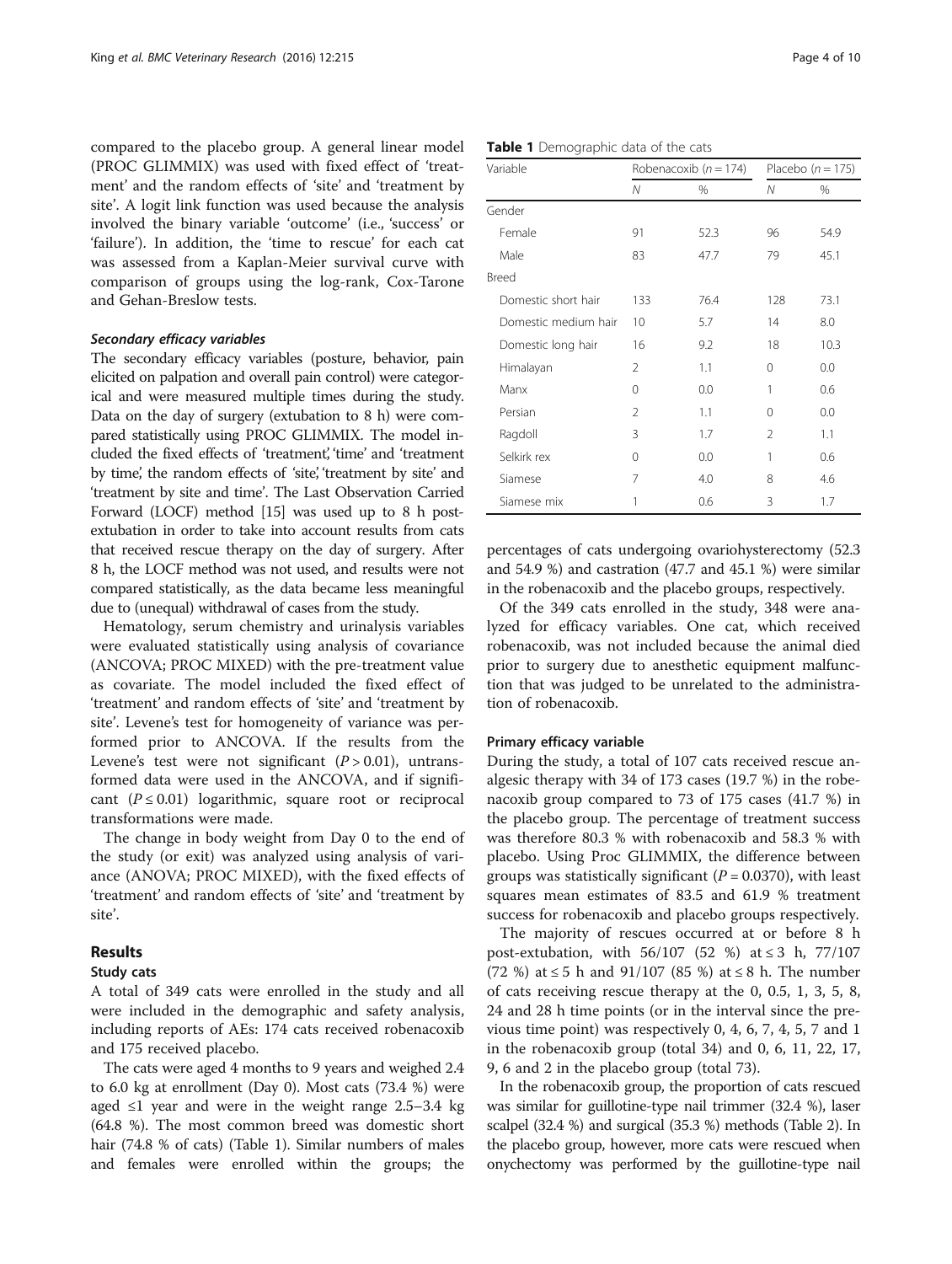| Surgery/group       | N                               | % of total |         |
|---------------------|---------------------------------|------------|---------|
| Onychectomy         |                                 |            |         |
| Robenacoxib         | Guillotine-type nail trimmer    | 11         | 32.4 %  |
|                     | Laser scalpel                   | 11         | 32.4 %  |
|                     | Surgical                        | 12         | 35.3 %  |
|                     | Total                           | 34         |         |
| Placebo             | Guillotine-type nail trimmer    | 30         | 41.1 %  |
|                     | Laser scalpel                   | 21         | 28.8 %  |
|                     | Surgical                        | 22         | 30.1 %  |
|                     | Total                           | 73         |         |
| Soft tissue surgery |                                 |            |         |
| Robenacoxib         | Castration                      | 11         | 32.35 % |
|                     | Ovariohysterectomy              | 23         | 67.65 % |
|                     | Total                           | 34         |         |
| Placebo             | Castration                      | 31         | 42.5 %  |
|                     | Ovariohysterectomy <sup>a</sup> | 42         | 57.5 %  |
|                     | Total                           | 73         |         |

<span id="page-4-0"></span>Table 2 Number of cats that received rescue analgesia according to surgical methods

<sup>a</sup>Includes three female cats that were found to have already been neutered i.e. they underwent abdominal exploratory surgery

trimmer (41.1 %) compared to the laser scalpel (28.8 %) and surgical (30.1 %) methods.

In the survival analysis, the log-rank, Cox-Tarone and Gehan-Breslow tests were all highly significant  $(P < 0.0001)$ in favor of the robenacoxib group. The robenacoxib group had a lower probability of failures (rescue) at 30 min post-extubation and all subsequent remaining times compared to the placebo group (Fig. 1).

The most common reasons for administering rescue therapy were tenderness of surgical sites, agitation, aggressive or defensive/guarding behavior, hunched posture and vocalization (Table [3\)](#page-5-0).

#### Secondary efficacy variables

For the individual variables, the analysis showed statistically significant ( $P < 0.05$ ) differences between groups and in favor of robenacoxib for behavior (from a distance and following social interaction), soft tissue incision site pain on palpation and overall pain score at assessment times 1, 3, 5 and 8 h; and posture and paw pain on palpation scores at 3, 5 and 8 h (Table [4](#page-6-0)).

#### Safety – adverse events

Adverse events and post-study phone findings were reported in 26 of 174 cases (14.9 %) in the robenacoxib group and 9 of 175 cases (5.1 %) in the placebo group. Table [5](#page-7-0) provides a summary of the number and percentage of cases with each reported AE.

The most common AEs reported in cats treated with robenacoxib were incision site infection/dehiscence,



increased incision site bleeding, vomiting, decreased appetite and lethargy. In the placebo group the most common AEs reported were increased incision site bleeding and decreased appetite.

During the study, one cat in the robenacoxib treatment group died due to cardiopulmonary failure prior to surgery as a result of an anesthesia equipment malfunction that caused pneumothorax. The cat was excluded from the efficacy and clinical pathological analyses. One death (placebo group) was reported following the completion of the study; the cat died from an obstructed urethra resulting in kidney failure and presumed heart failure due to elevated potassium concentrations.

#### Safety - clinical pathology

Selected kidney, liver and hematology variables at the study exit are shown in Table [6](#page-7-0).

Mean values for all serum chemistry variables in both treatment groups were within normal reference ranges with the exception that creatine phosphokinase at study exit in both the robenacoxib (1468.0 U/L) and placebo (1151.8 U/L) groups was higher than the upper limit (529 U/L) of the normal range.

The blood urea nitrogen to creatinine ratio, chloride and triglyceride values were significantly higher at study exit in the robenacoxib compared to the placebo group  $(P = 0.016, 0.032,$  and 0.018, respectively). The glucose values were significantly lower in the robenacoxib compared to the placebo group ( $P = 0.0086$ ).

Mean values for all hematology variables at pretreatment and study exit were within the normal reference range in both groups with the exception of the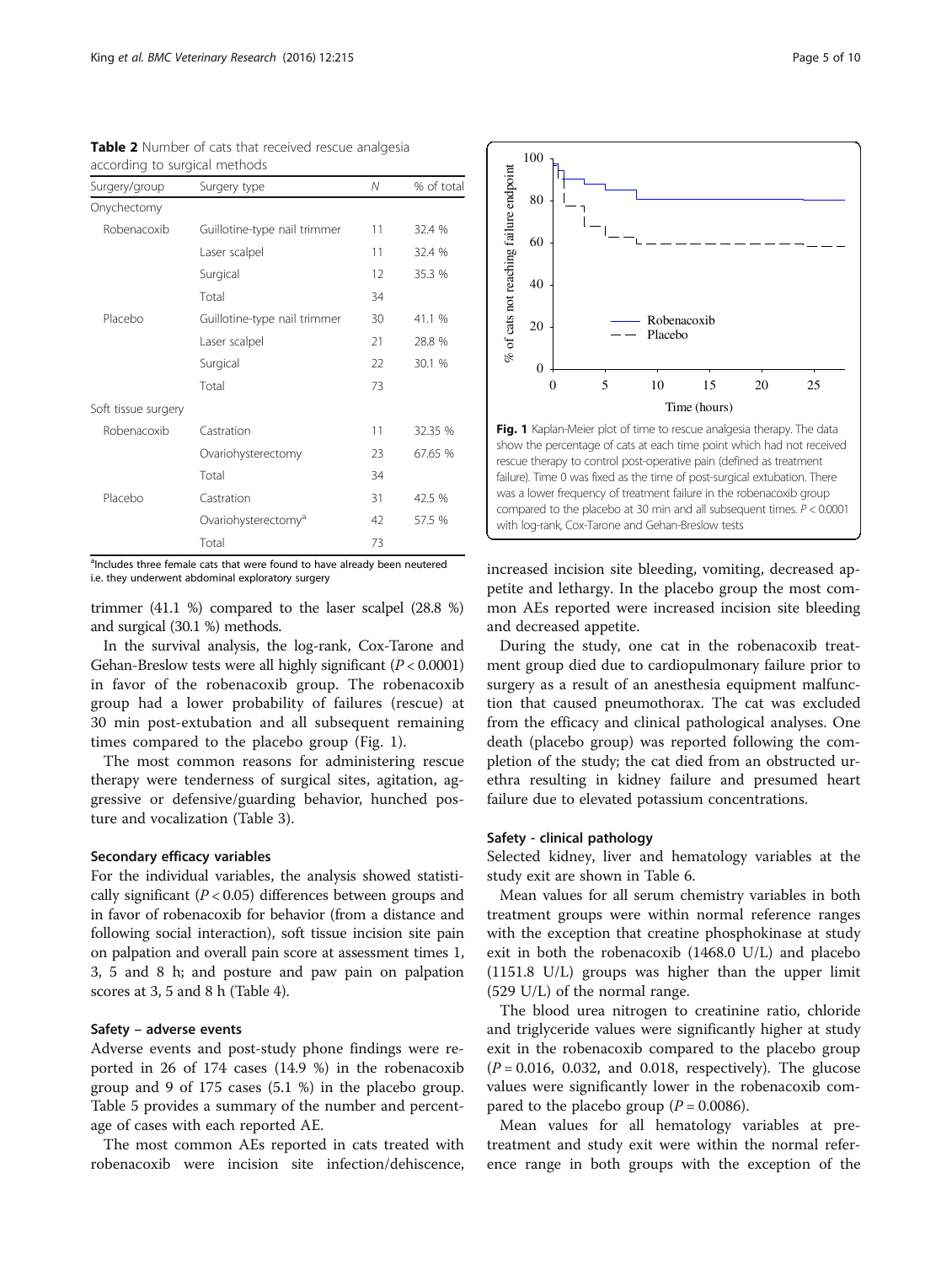<span id="page-5-0"></span>Table 3 Reasons for rescue analgesic therapy

| Reason                                        | Robenacoxib |                       | Placebo |                       |  |
|-----------------------------------------------|-------------|-----------------------|---------|-----------------------|--|
|                                               | N           | % of total $(n = 34)$ | N       | % of total $(n = 73)$ |  |
| Tenderness of surgical sites                  | 23          | 67.7 %                | 60      | 82.2 %                |  |
| Agitated                                      | 21          | 61.8 %                | 46      | 63.0 %                |  |
| Aggression or defensive/guarding behavior     | 21          | 61.8 %                | 38      | 52.1 %                |  |
| Hunched posture                               | 19          | 55.9 %                | 38      | 52.1 %                |  |
| Vocalized response                            | 18          | 52.9 %                | 36      | 49.3 %                |  |
| Purposeful avoidance of painful stimulus      | 16          | 47.1 %                | 35      | 48.0 %                |  |
| Chewing, licking, or biting of surgical sites | 15          | 44.1 %                | 27      | 37.0 %                |  |
| Little or no social response                  | 12          | 35.3 %                | 13      | 17.8 %                |  |
| Dilated pupils                                | 10          | 29.4 %                | 14      | 19.2 %                |  |
| Trembling or shaking                          | 9           | 26.5 %                | 25      | 34.3 %                |  |
| Tachycardia or tachypnea                      | 8           | 23.5 %                | 10      | 13.7 %                |  |
| Poor or unkempt appearance                    | 5           | 14.7 %                |         | 1.4 %                 |  |
| Difficult or violent post anesthetic recovery | 4           | 11.8 %                | 8       | 11.0 %                |  |
| Other <sup>a</sup>                            | 3           | 8.8 %                 |         | 1.4 %                 |  |

More than one reason may have been reported for each cat

<sup>a</sup> "Other" included clinical signs that the investigator associated with pain, including licking lips, holding ears down/flat when palpated, breathing hard and not allowing an assessment of the paws

absolute neutrophil counts at study exit (8589.4 cells/ μL) for the placebo group, which were slightly higher than the upper limit (8500 cells/ $\mu$ L) of the normal range. The percentage of lymphocytes was significantly higher in the robenacoxib compared to the placebo group  $(P =$ 0.031); however, the difference in the absolute lymphocyte counts was not statistically significant ( $P = 0.078$ ).

### Safety - body weight

There was no significant  $(P = 0.11)$  difference in change from baseline in body weight between the robenacoxib and placebo groups (−0.027 [0.13] and −0.05 [0.13] kg, respectively).

### Safety - injection site reaction

One cat in the robenacoxib group had a mild swelling at the Day 2 injection site, which was observed at study exit. Another cat in the robenacoxib group had "greasy hair" at the Day 2 injection site that was observed at study exit. A further cat in the placebo group had "blood around injection site" for the Day 0 injection site that was observed on Day 2.

## Discussion

In this clinical trial of cats undergoing forelimb onychectomy in combination with ovariohysterectomy or castration, all animals received pre-surgical analgesia with butorphanol and a regional nerve block. Addition of robenacoxib by s.c. injection, approximately 30 min prior to surgery and then once daily for two subsequent days, was well tolerated and

provided better control of post-operative pain compared to placebo. The superior efficacy of robenacoxib compared to placebo was evidenced from the significantly  $(P = 0.037)$  lower frequency of rescue therapy (19.7 % versus 41.7 %, the primary endpoint), which is consistent with a treatment success rate of 80.3 % versus 58.3 %. In addition, robenacoxib demonstrated superior efficacy to the placebo for the secondary endpoints of posture, behavior assessed from a distance and during social interaction, as well as pain assessed at the paw, soft tissue incision site and overall. Similar results were obtained previously with robenacoxib tablets [\[9](#page-9-0)], and in both studies once daily dosing with robenacoxib by injection or tablets provided effective analgesia over the 24 h dosing interval. These results support previous findings that robenacoxib has a longer duration of action than would be predicted from its short blood half-life, explained by concentration and persistence at sites of inflammation [[16, 17](#page-9-0)]. The endpoints included in this study did not include specific measures of inflammation. Inhibition of inflammation, pain and fever by robenacoxib was demonstrated previously in an experimental kaolin model in cats [[12](#page-9-0)].

Onychectomy is a model of orthopedic surgery and has been used in several studies for testing analgesics and NSAIDs in cats, either alone or in combination with neutering [[11](#page-9-0), [18](#page-9-0)–[21\]](#page-9-0). In this study, therefore, cats underwent both orthopedic (onychectomy) and soft tissue (ovariohysterectomy or castration) surgeries. The frequency of rescue analgesia was 19.7 % with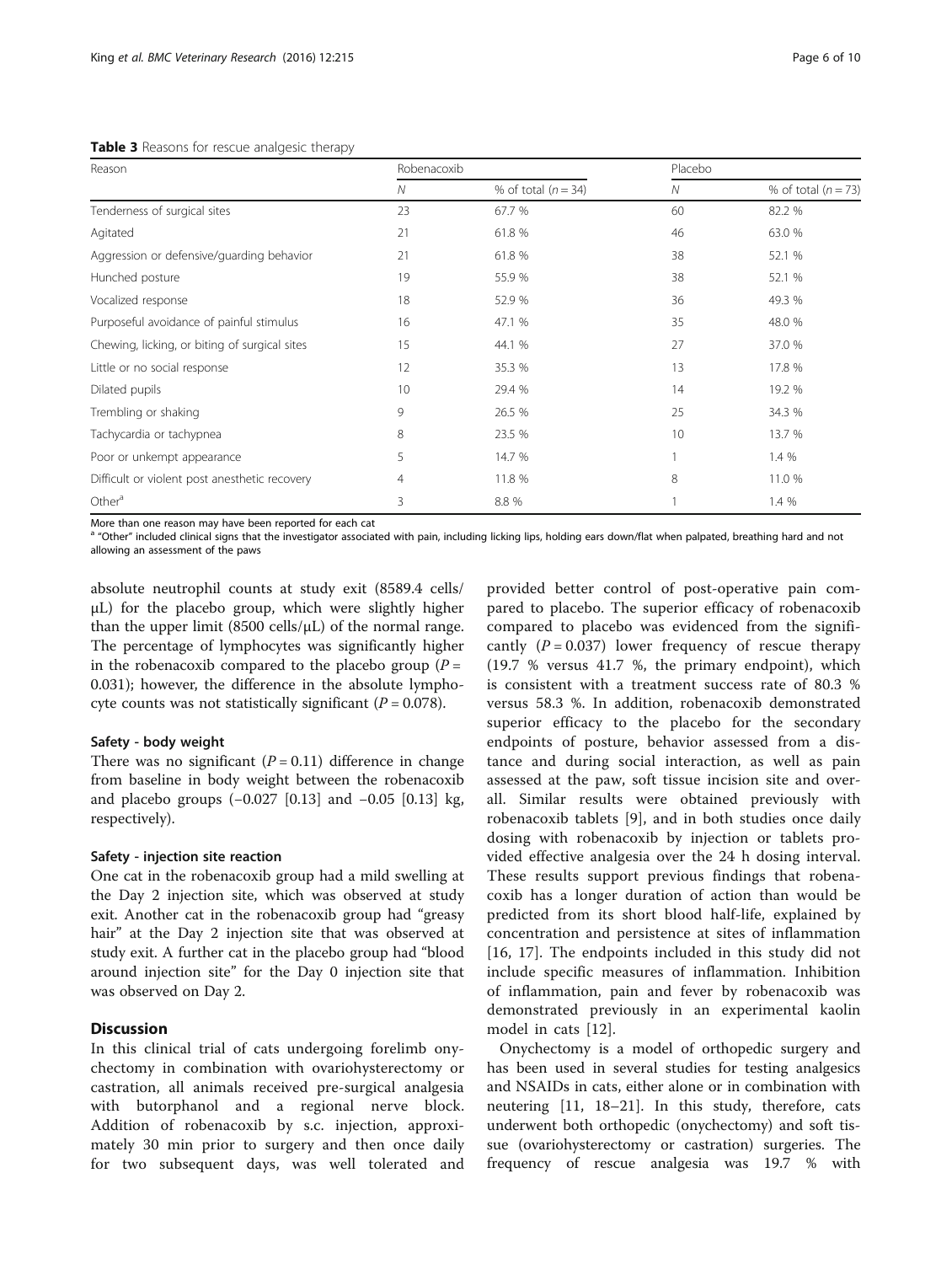King

et al. BMC Veterinary Research

(2016) 12:215

<span id="page-6-0"></span>

|  |  |  |  | Table 4 Summary statistics for secondary efficacy variables |  |  |
|--|--|--|--|-------------------------------------------------------------|--|--|
|--|--|--|--|-------------------------------------------------------------|--|--|

| Group                                   | Time | $\mathcal N$ | Posture score          |           | Behavior viewed from a<br>distance score |           | Behavior following social<br>interaction score |           | Paw pain on palpation<br>score |           | Soft tissue incision site pain on<br>palpation score |           | Overall pain control<br>score |           |
|-----------------------------------------|------|--------------|------------------------|-----------|------------------------------------------|-----------|------------------------------------------------|-----------|--------------------------------|-----------|------------------------------------------------------|-----------|-------------------------------|-----------|
|                                         |      |              |                        |           | Mean (SD) P value Mean (SD)              | $P$ value | Mean (SD)                                      | $P$ value | Mean (SD)                      | $P$ value | Mean (SD)                                            | $P$ value | Mean (SD)                     | $P$ value |
| Robenacoxib 0                           |      |              | 175 3.72 (0.83) 0.85   |           | 1.18(0.51)                               | 0.95      | 1.99(1.19)                                     | 0.78      | 4.82 (0.49)                    | 0.72      | 1.06(0.27)                                           | 0.51      | 1.11(0.35)                    | 0.75      |
| Placebo                                 |      |              | 173 3.70 (0.89)        |           | 1.17(0.51)                               |           | 1.97(1.21)                                     |           | 4.86(0.41)                     |           | 1.02(0.15)                                           |           | 1.09(0.32)                    |           |
| Robenacoxib 30 min 175 3.06 (1.06) 0.54 |      |              |                        |           | 1.31(0.55)                               | 0.19      | 1.92(1.04)                                     | 0.26      | 4.39 (0.96)                    | 0.12      | 1.24(0.55)                                           | 0.60      | 1.36(0.56)                    | 0.12      |
| Placebo                                 |      |              | 173 2.99 (1.12)        |           | 1.23(0.49)                               |           | 1.80(0.93)                                     |           | 4.56(0.68)                     |           | 1.21(0.43)                                           |           | 1.25 (0.50)                   |           |
| Robenacoxib 1 h                         |      | 175          | 2.65 (1.16) 0.24       |           | 1.35(0.56)                               | 0.049     | 1.88(0.95)                                     | 0.042     | 4.19 (1.08)                    | 0.052     | 1.37(0.59)                                           | 0.0067    | 1.50(0.65)                    | 0.0050    |
| Placebo                                 |      | 173          | 2.52(1.18)             |           | 1.24(0.49)                               |           | 1.67(0.89)                                     |           | 4.40(0.93)                     |           | 1.20(0.47)                                           |           | 1.31(0.59)                    |           |
| Robenacoxib 3 h                         |      | 175          | 2.32(1.15)             | 0.0022    | 1.43(0.61)                               | 0.0086    | 1.81(0.92)                                     | 0.0079    | 3.73(1.27)                     | < 0.0001  | 1.53(0.73)                                           | 0.0001    | 1.66(0.75)                    | < 0.0001  |
| Placebo                                 |      |              | 173 1.98 (1.07         |           | 1.27(0.53)                               |           | 1.53(0.84)                                     |           | 4.22 (0.96)                    |           | 1.30(0.52)                                           |           | 1.37(0.65)                    |           |
| Robenacoxib 5 h                         |      |              | 175 2.21 (1.07) 0.0001 |           | 1.49(0.66)                               | 0.0001    | 1.83(0.94)                                     | 0.0011    | 3.57(1.37)                     | < 0.0001  | 1.60(0.76)                                           | 0.0076    | 1.78(0.82)                    | < 0.0001  |
| Placebo                                 |      |              | 173 1.78 (0.93)        |           | 1.26(0.53)                               |           | 1.50(0.81)                                     |           | 4.02 (1.02)                    |           | 1.44(0.57)                                           |           | 1.43(0.68)                    |           |
| Robenacoxib 8 h                         |      | 175          | 2.10 (1.07) 0.0001     |           | 1.50(0.68)                               | < 0.0001  | 1.81(0.93)                                     | 0.0006    | 3.52(1.33)                     | 0.0008    | 1.65(0.75)                                           | 0.0017    | 1.83(0.82)                    | < 0.0001  |
| Placebo                                 |      | 173          | 1.66(0.87)             |           | 1.20(0.51)                               |           | 1.45(0.77)                                     |           | 3.88 (1.06)                    |           | 1.46(0.60)                                           |           | 1.43(0.67)                    |           |
| Robenacoxib 24 h                        |      | 107          | $1.32(0.61)$ ND        |           | 1.07(0.25)                               | <b>ND</b> | 1.21(0.49)                                     | <b>ND</b> | 4.11(1.0)                      | <b>ND</b> | 1.34(0.58)                                           | <b>ND</b> | 1.18(0.45)                    | <b>ND</b> |
| Placebo                                 |      | 146          | 1.36(0.60)             |           | 1.05(0.23)                               |           | 1.25(0.59)                                     |           | 3.99(1.05)                     |           | 1.39(0.59)                                           |           | 1.22(0.51)                    |           |
| Robenacoxib 28 h                        |      |              | 104 1.36 (0.67) ND     |           | 1.04(0.19)                               | <b>ND</b> | 1.13(0.39)                                     | <b>ND</b> | 4.16 (0.92)                    | <b>ND</b> | 1.33(0.57)                                           | <b>ND</b> | 1.16(0.37)                    | <b>ND</b> |
| Placebo                                 |      |              | 140 1.26 0.54          |           | 1.04(0.19)                               |           | 1.19(0.46)                                     |           | 3.99(0.92)                     |           | 1.37(0.55)                                           |           | 1.16(0.39)                    |           |
| Robenacoxib 32 h                        |      |              | 102 1.30 (0.63) ND     |           | 1.02(0.14)                               | <b>ND</b> | 1.13(0.36)                                     | <b>ND</b> | 4.14 (1.02)                    | <b>ND</b> | 1.30(0.56)                                           | <b>ND</b> | 1.13(0.34)                    | <b>ND</b> |
| Placebo                                 |      |              | 139 1.24 (0.49)        |           | 1.02(0.15)                               |           | 1.17(0.45)                                     |           | 4.01(0.93)                     |           | 1.37(0.56)                                           |           | 1.17(0.37)                    |           |
| Robenacoxib 48 h                        |      |              | 102 1.23 (0.51) ND     |           | 1.01(0.10)                               | <b>ND</b> | 1.10(0.33)                                     | <b>ND</b> | 4.06(0.98)                     | <b>ND</b> | 1.26(0.56)                                           | <b>ND</b> | 1.12(0.32)                    | <b>ND</b> |
| Placebo                                 |      |              | 139 1.15 (0.38)        |           | 1.01(0.12)                               |           | 1.09(0.36)                                     |           | 3.96(0.95)                     |           | 1.28(0.50)                                           |           | 1.07(0.26)                    |           |
| Robenacoxib 52 h                        |      | 102          | 1.20(0.47)             | <b>ND</b> | 1.01(0.10)                               | <b>ND</b> | 1.11(0.34)                                     | <b>ND</b> | 4.11 (0.92)                    | <b>ND</b> | 1.28(0.55)                                           | <b>ND</b> | 1.10(0.30)                    | <b>ND</b> |
| Placebo                                 |      |              | 139 1.12 (0.35)        |           | 1.02(0.15)                               |           | 1.09(0.36)                                     |           | 4.07(0.94)                     |           | 1.27(0.52)                                           |           | 1.06(0.24)                    |           |

P values less than 0.05 are shown in bold. Statistical analyses were performed only on data from time 0 min through hour 8

Last Observation Carried Forward (LOCF) was applied for secondary variables from 0 to 8 h for cats which received rescue therapy (but not for 24 to 52 h) ND not done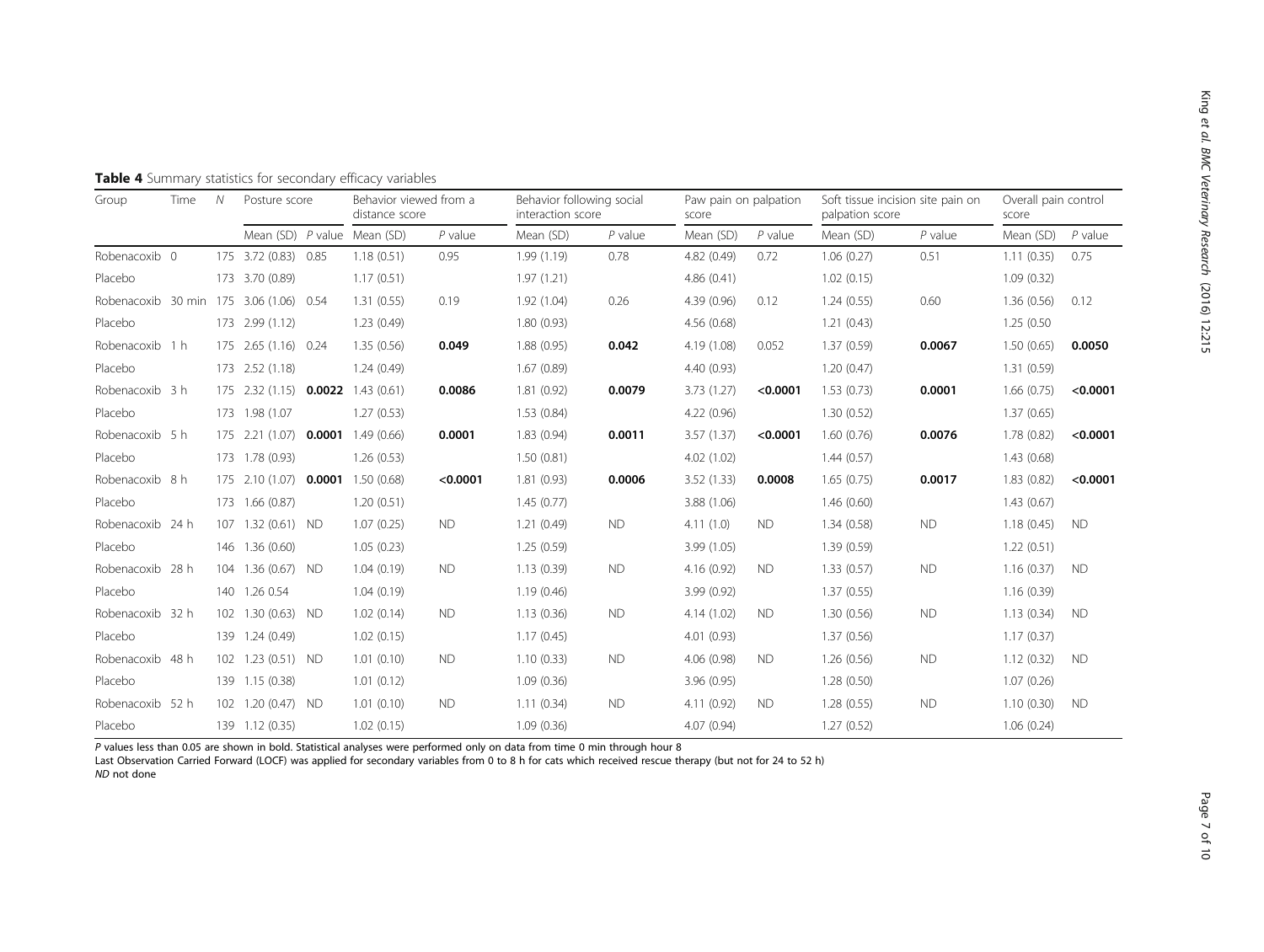<span id="page-7-0"></span>Table 5 Adverse events reported during and at post-study follow up

| Adverse event                       |                | Robenacoxib<br>$(n = 174)^{a}$ | Placebo<br>$(n = 175)$ |            |  |
|-------------------------------------|----------------|--------------------------------|------------------------|------------|--|
|                                     | N              | % of total                     | N                      | % of total |  |
| Incision site infection, dehiscence | 9              | 5.2                            | 0                      | 0          |  |
| Increased incision site bleeding    | 6              | 3.4                            | 4                      | 2.3        |  |
| Vomiting                            | 5              | 2.9                            | 0                      | 0          |  |
| Decreased appetite                  | 4              | 2.3                            | 3                      | 1.7        |  |
| Lethargy (after day of surgery)     | 4              | 2.3                            | $\mathfrak{D}$         | 1.1        |  |
| Urinary tract infection             | $\mathfrak{D}$ | 1.1                            | 0                      | $\Omega$   |  |
| Coughing                            | 1              | 0.6                            | 0                      | 0          |  |
| Fever                               | 1              | 0.6                            | 0                      | 0          |  |
| Semiconsciousb                      |                | 0.6                            | 0                      | 0          |  |
| Soft stool or diarrhea              | Ω              | 0                              | $\mathcal{P}$          | 1.1        |  |

Cats may have experienced more than one type or occurrences of an event <sup>a</sup>Not including one cat treated with robenacoxib which suffered cardiopulmonary failure after a pneumothorax was caused by failure of the

non-rebreathing equipment shortly after intubation

b Semiconscious cat full recovered

robenacoxib and 41.7 % with placebo, used in addition to pre-surgery butorphanol and bupivacaine nerve blocks. A previous study using an identical methodology reported similar results with robenacoxib tablets (16.5 %) compared to placebo (46.3 %) [[9\]](#page-9-0). Other historical studies in cats undergoing onychectomy with or without neutering reported the following frequencies of rescue therapy: 95 % (negative control) and 17 % (pre and post-surgery butorphanol) [[11\]](#page-9-0); 67 and 71 % with single pre-surgery meloxicam and butorphanol, respectively [\[20](#page-9-0)]; and 27 % (transdermal fentanyl patch) and 9 % (butorphanol) [[18\]](#page-9-0). In none of these studies did cats receive pre-surgery local anesthesia, although one study did not show any additional analgesic benefit of a fourpoint regional nerve block with bupivacaine, when added to buprenorphine [[21\]](#page-9-0). In a fourth study, no rescue therapy was administered to cats undergoing only onychectomy after receiving butorphanol or transdermal fentanyl [\[19](#page-9-0)].

This study was a comparison of injectable robenacoxib to a placebo. Administration of placebo to animals in pain studies raises ethical and welfare issues; however, these were overcome by providing both butorphanol and regional bupivacaine nerve blocks to all cats prior to surgery. The efficacy of butorphanol has been demonstrated compared to a negative control in cats undergoing onychectomy, with or without neutering, at an intramuscular dosage of 0.2 mg/kg, lower than the 0.4 mg/kg dosage used in this study [\[11\]](#page-9-0). Local nerve block with bupivacaine has also been tested in cats undergoing onychectomy; however, no significant benefit when added to buprenorphine was reported in one study [[21\]](#page-9-0). A 185 min duration of action was reported for intramuscular administration of 0.4 mg/kg butorphanol using the thermal threshold method in healthy cats [\[22](#page-9-0)]. The results from this study suggest that butorphanol and bupivacaine did not have strong efficacy, however, since

Table 6 Selected kidney, liver and hematological variables at study exit

| Variable                                            | Robenacoxib ( $n = 170$ ) |         |                | Placebo $(n = 172)$ |                 |                | $P$ value |
|-----------------------------------------------------|---------------------------|---------|----------------|---------------------|-----------------|----------------|-----------|
| (Laboratory reference range)                        | Mean (SD)                 | $N^a$   |                | Mean (SD)           | $N^a$           |                |           |
|                                                     |                           | Higher  | Lower          |                     | Higher<br>Lower |                |           |
| Serum                                               |                           |         |                |                     |                 |                |           |
| Urea nitrogen, mg/dL (14-36 mg/dL)                  | 23.5(6.58)                | 6       | $\overline{2}$ | 22.1(5.82)          | 3               | $\overline{2}$ | 0.21      |
| Creatinine, mg/dL (0.6-2.4 mg/dL)                   | 0.88(0.19)                | 0       | 2              | 0.94(0.32)          |                 | 6              | 0.093     |
| Alkaline phosphatase, U/L (6-102 U/L)               | 48.5 (25.8)               | 5       | 0              | 52.5 (31.3)         | 14              | $\mathbf{0}$   | 0.10      |
| Alanine aminotransferase, U/L (10-100 U/L)          | 52.1 (19.1)               | 5       | 4              | 58.6 (44.7)         | 8               | 3              | 0.26      |
| Aspartate aminotransferase, U/L (10-100 U/L)        | 32.7(21.7)                | 3       | 0              | 31.3 (18.1)         | 3               | $\mathbf{0}$   | 0.59      |
| Total bilirubin, mg/dL (0.1-0.4 mg/dL)              | 0.11(0.031)               | $\circ$ | $\Omega$       | 0.11(0.043)         |                 | $\Omega$       | 0.54      |
| Total protein, g/dL (5.2-8.8 g/dL)                  | 6.91(0.63)                | 1       | $\Omega$       | 6.95(0.55)          | $\Omega$        | $\Omega$       | 0.34      |
| Albumin, g/dL (2.5-3.9 g/dL)                        | 3.44(0.36)                | 11      |                | 3.44(0.34)          | 8               |                | 0.47      |
| Hematology                                          |                           |         |                |                     |                 |                |           |
| Hemoglobin, g/dL (9.3-15.9 g/dL)                    | 12.1(1.57)                |         | 5              | 11.9(1.74)          | $\mathbf{0}$    | 10             | 0.49      |
| Hematocrit, % (29-48 %)                             | 37.0 (5.19)               | 6       | 8              | 36.4 (5.57)         |                 | 18             | 0.39      |
| Platelet count, $10^3/\mu$ L (200-500 $10^3/\mu$ L) | 275.4 (105.0)             | 5       | 39             | 290.8 (109.5)       | 6               | 31             | 0.51      |
| Urine <sup>b</sup>                                  |                           |         |                |                     |                 |                |           |
| Urine specific gravity (1.015-1.060)                | 1.067 (0.018)             | 109     | 0              | 1.058 (0.019)       | 79              | 6              | 0.014     |

 $P$  value less than 0.05 is shown in bold

<sup>a</sup>Number of cats with value for respective variable higher or lower than the reference range at study exit

 $b$ For urine,  $n = 160$  for both robenacoxib and placebo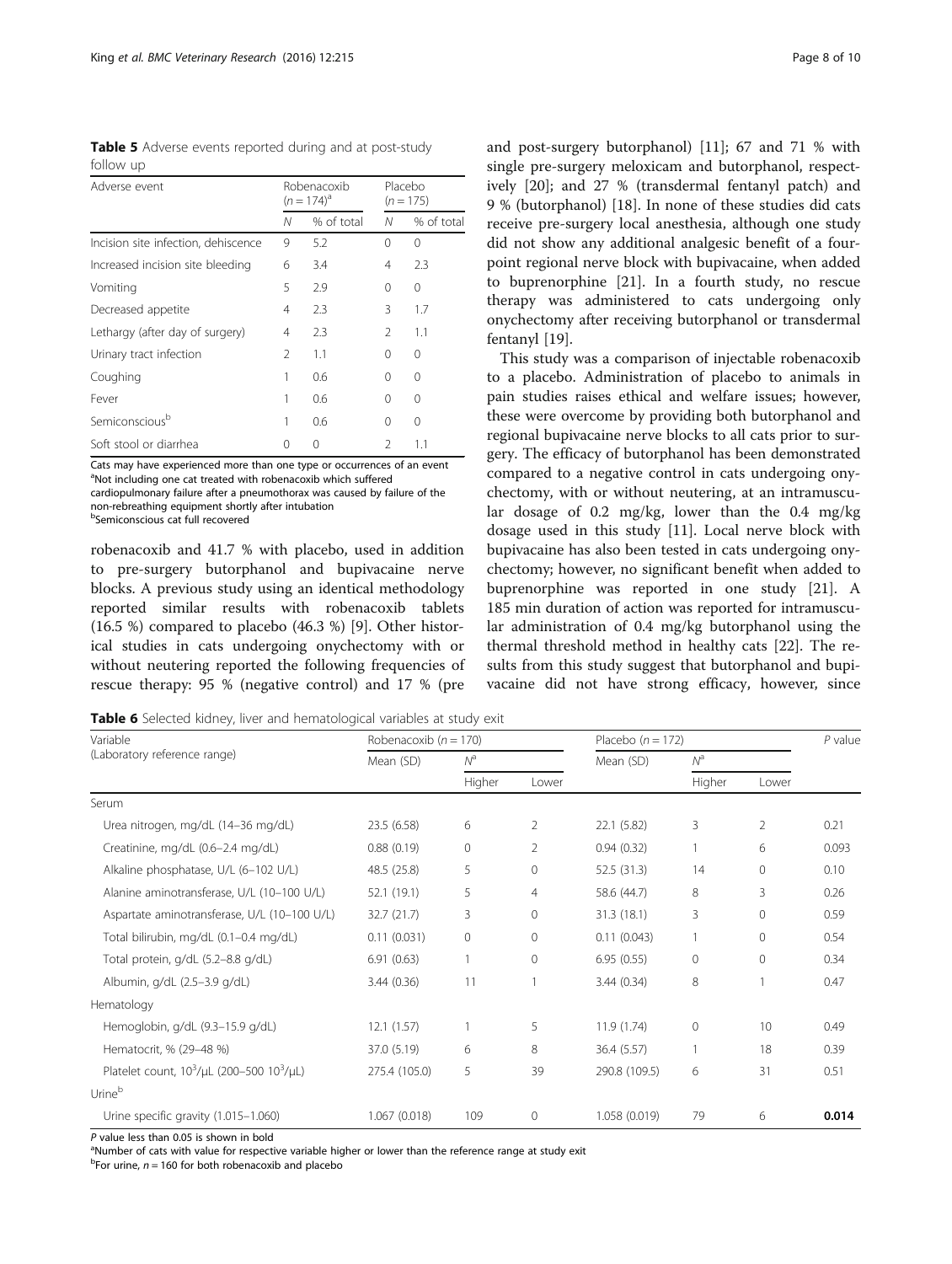<span id="page-8-0"></span>rescue therapy was administered in most cases at early time points. Of the 107 cats which received rescue analgesia, 56 (52)%, 77 (72 %) and 91 (85 %) were rescued on or before 3, 5 or 8 h, respectively. In order to minimize suffering, any cat could be withdrawn from the study and administered rescue analgesia at any time at the discretion of the veterinarian.

The most frequently reported AEs were incision site infection/dehiscence, increased incision site bleeding, vomiting, decreased appetite and lethargy. Other studies have reported that 50 % of onychectomy surgeries have complications including pain, bleeding and lameness, regardless of onychectomy technique [[23](#page-9-0), [24](#page-9-0)]. The frequency of incision site infection/dehiscence and vomiting was higher in the robenacoxib than the placebo group. Similar findings were reported previously with robenacoxib tablets in cats undergoing the same surgeries [[9](#page-9-0)]. It is not known if these results are reliable, however, as vomiting was not observed in safety studies with robenacoxib, even with repeated administration of high doses [[16\]](#page-9-0), and the impact of NSAIDs on wound healing in humans was concluded not be clinically relevant [[25](#page-9-0)].

There was no evidence from this study of any toxicity of robenacoxib to target organs that are most sensitive to NSAID toxicity (gastrointestinal tract, kidney and liver), consistent with previous studies in cats [[16, 26\]](#page-9-0). At daily dosages up to 20 mg/kg for 42 days, oral robenacoxib was well tolerated and had no detectable effect on clinical chemistry, coagulation or hematology variables in healthy young cats [\[16](#page-9-0)]. In a field study in cats with osteoarthritis, robenacoxib tablets at a dose of 1–2.4 mg/kg once daily for one month were well tolerated with no evidence of gastrointestinal, kidney or liver toxicity [\[26](#page-9-0)].

The main limitations of this study are discussed below. First, no specific criteria were pre-defined for the use of rescue analgesia therapy; the veterinarians could rescue cats at any time they thought additional analgesics were necessary. The stated reasons for administering rescue therapy were in all cases consistent with pain (Table [3](#page-5-0)), however, and were most frequently reported as tenderness of surgical sites, agitation, aggressive or defensive/guarding behavior, hunched posture and vocalization.

Second, analysis of the secondary efficacy endpoints was challenging due to the unequal frequency of withdrawal of cases after administration of rescue therapy between the two groups with the placebo group having more rescues than those cats treated with robenacoxib. The secondary efficacy data for the first 8 h were therefore analyzed using the LOCF method. The LOCF method [[15](#page-9-0)] has limitations, but was justified in this study since it was used only for cases proactively withdrawn due to lack of efficacy and for a limited period (up to 8 h post-extubation).

## Conclusions

Robenacoxib by s.c. injection at a target dose of 2.0 mg/kg once daily for three days was effective and well tolerated in the control of post-operative pain in cats undergoing orthopedic plus ovariohysterectomy or castration surgeries.

## Appendix

Summary of secondary efficacy variables

| Secondary<br>efficacy<br>variable | Description                                                                                                                                                                                                                                                                             | Scale                                                                                                                                                                                                                                                                                                                                                                                                                           |
|-----------------------------------|-----------------------------------------------------------------------------------------------------------------------------------------------------------------------------------------------------------------------------------------------------------------------------------------|---------------------------------------------------------------------------------------------------------------------------------------------------------------------------------------------------------------------------------------------------------------------------------------------------------------------------------------------------------------------------------------------------------------------------------|
| Posture                           | Cat's overall mobility within<br>the cage (standing or resting<br>position), any preferential or<br>unequal weight distribution<br>of the limbs, hunched or<br>retracted posture, position<br>of head and any forelimb<br>shifting behavior.                                            | •Normal<br>·Mildly abnormal<br>•Moderately abnormal<br>•Severely abnormal                                                                                                                                                                                                                                                                                                                                                       |
| Behavior                          | Cat's overall comfort, response<br>to social interaction with<br>examiner and / or hospital staff,<br>level of aggression, level of<br>vocalization, and ease of<br>handling as viewed from a<br>distance and following social<br>interaction.                                          | Behavior as viewed<br>from a distance<br>Appears comfortable<br>·Questionable comfort<br>•Distressed animal<br>Behavior following<br>social interaction<br>•Normal<br>•Mildly abnormal<br>•Moderately abnormal<br>Severely abnormal                                                                                                                                                                                             |
| Pain on<br>palpation              | Cat's level of response to a<br>gradual increase in pressure<br>applied to areas adjacent<br>to the surgical sites. The<br>response was the amount of<br>pressure that elicited any level<br>of pain response from the<br>cat (e.g., withdrawal of paw,<br>discomfort or vocalization). | Paw onychectomy site<br>(pressure was assessed<br>using Palpometer®).<br>Response was based<br>on the audio feedback:<br>•5 beeps (greatest<br>recorded pressure)<br>•4 beeps<br>-3 beeps<br>$\cdot$ 2 beeps<br>·1 beep (lightest<br>recorded pressure)<br>Castration or<br>ovariohysterectomy<br>wound<br>Response was based on<br>subjective<br>evaluation<br>·Significant pressure<br>·Moderate pressure<br>·Slight pressure |
| Overall pain<br>control           | Subjective assessment of<br>overall pain control.                                                                                                                                                                                                                                       | Well controlled<br>•Moderately controlled<br>·Poorly controlled                                                                                                                                                                                                                                                                                                                                                                 |

Palpometer® is a device strapped to the index finger which measures pressure applied to a given area (Palpometer®, University of Victoria Innovation and Development Corp., PO Box 3075 STN CSC, R Hut McKenzie Avenue, Victoria, BC, Canada, V8W 3 W2). Scores of 1, 2, 3, 4 and 5 beeps correspond respectively to pressures of 200, 300, 450, 600 and 800  $af/cm^2$ 

All devices were calibrated before use